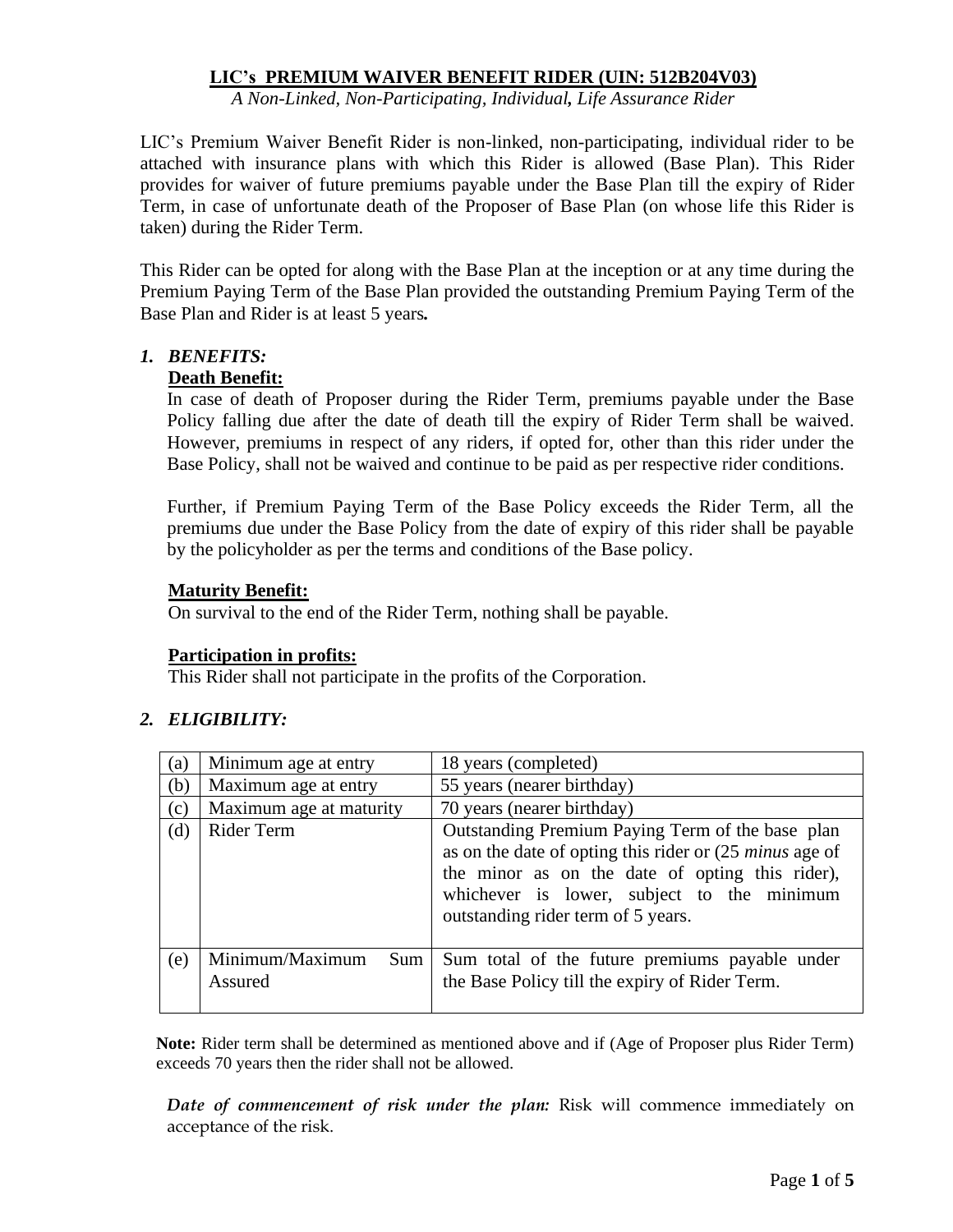# *3. PAYMENT OF PREMIUMS:*

The LIC's Premium Waiver Benefit Rider premium, including the applicable taxes from time to time, is payable only along with the premium for the Base Policy and cannot be paid separately.

The premiums in respect of the Rider are payable till the stipulated date of payment of last premium for LIC's Premium Waiver Benefit Rider or earlier death of the Proposer.

#### *4. GRACE PERIOD:*

As in the Base Policy.

# *5. SAMPLE PREMIUM RATES:*

The specimen annual premiums to secure the benefit of cessation of Rs. 100/- Premium under the base plan are given below for some of the decennial ages and terms:

| <b>Rider</b> | <b>Proposer's Age</b> |           |           |       |       |           |       |  |
|--------------|-----------------------|-----------|-----------|-------|-------|-----------|-------|--|
| <b>Term</b>  | Upto $25$             | $26 - 30$ | $31 - 35$ | 36-40 | 41-45 | $46 - 50$ | 51-55 |  |
|              | vears                 | years     | vears     | vears | vears | vears     | vears |  |
| 5            | 1.45                  | 1.45      | 1.55      | 1.75  | 2.05  | 2.70      | 3.65  |  |
| 10           | 1.85                  | 1.90      | 2.15      | 2.65  | 3.60  | 5.20      | 7.60  |  |
| 15           | 2.20                  | 2.35      | 2.85      | 3.80  | 5.45  | 8.20      | 12.35 |  |
| 20           | 2.55                  | 2.90      | 3.70      | 5.15  | 7.60  | 11.65     |       |  |
| 25           | 2.95                  | 3.50      | 4.70      | 6.80  | 10.20 |           |       |  |

#### *6. REBATES:*

Mode Rebate: Same as a Base Policy

Sum Assured Rebate: NIL

### *7. REVIVAL:*

As in the Base Policy

### *8. PAID-UP VALUE:*

This rider will not acquire any paid-up value.

### *9. SURRENDER VALUE:*

No surrender value shall be available under this Rider.

#### *10. POLICY LOAN:*

No loan shall be granted under this Rider.

### *11. TAXES:*

Statutory Taxes, if any, imposed on such Rider by the Govt. of India or any other constitutional Tax Authority of India shall be as per the Tax laws and the rate of tax as applicable from time to time.

The amount of applicable taxes payable as per the prevailing rates shall be payable by the policyholder on total premium payable under a policy (including premium for the Rider), which shall be collected separately over and above in addition to the premiums payable by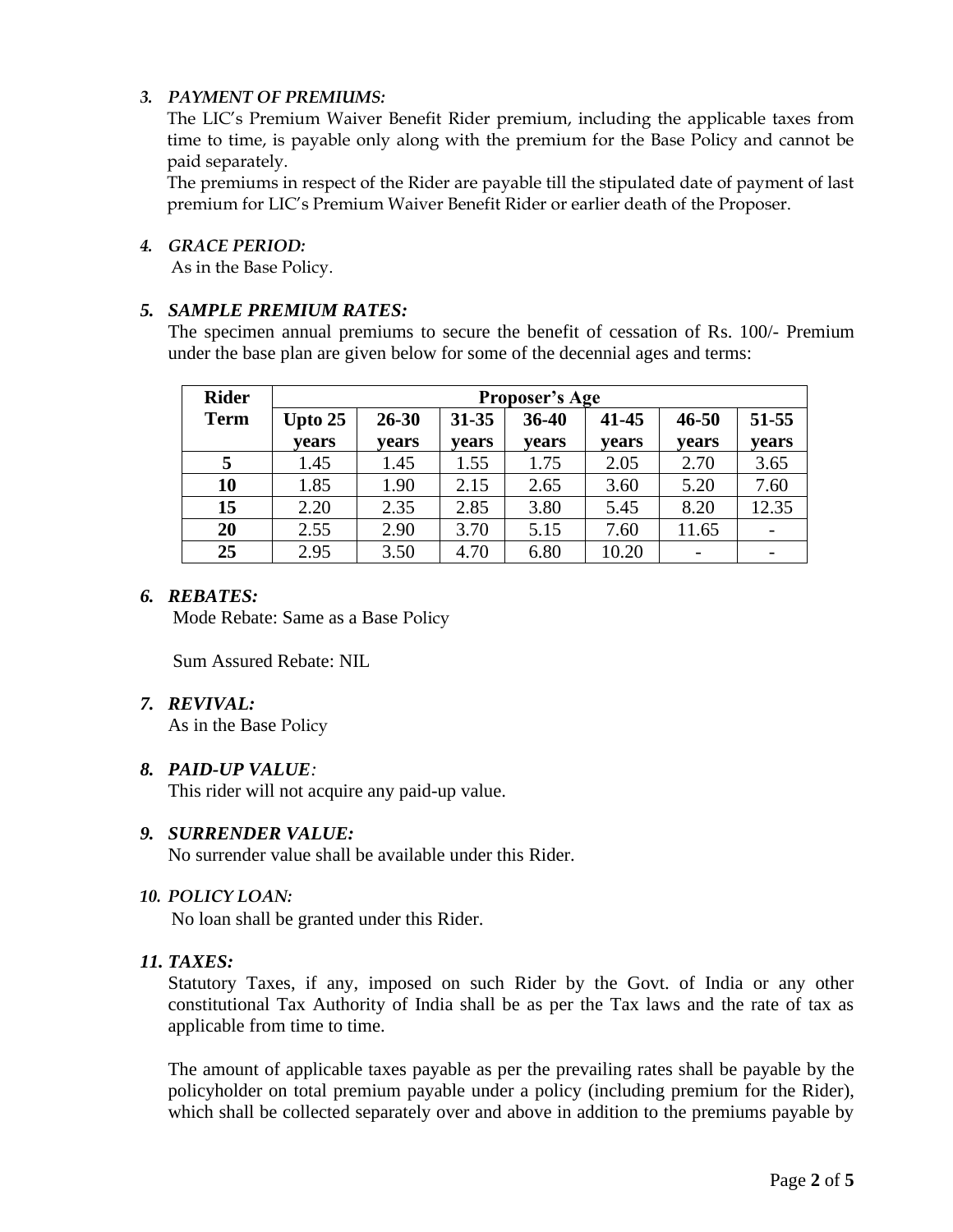the policyholder. The amount of tax paid shall not be considered for the calculation of benefits payable under the plan.

# *12. FREE LOOK PERIOD:*

If the policyholder is not satisfied with the "Terms and Conditions" of the Rider, the Rider may be returned to the Corporation within 15 days (30 days if the policy is purchased online) from the date of receipt of the policy stating the reason of objections. On receipt of the same the Corporation shall cancel the Rider and return the amount of premium deposited in respect of this Rider after deducting the proportionate risk premium (for this Rider) for the period of cover, charges for medical examination, special reports, if any, and stamp duty charges .

### *13. EXCLUSIONS:*

### SUICIDE: -

This Rider will be void if the Proposer (whether sane or insane) commits suicide anytime within 12 months from the date of commencement of this rider or within 12 months from the date of revival. The Corporation will not entertain any claim under this rider (i.e. premiums payable under the Base Policy shall not be waived), however, 80% of the premiums paid for LIC's Premium Waiver Benefit Rider shall be refunded provided the policy is in-force.

# **SECTION 45 OF THE INSURANCE ACT, 1938:**

The provision of Section 45 of the Insurance Act, 1938 shall be as amended from time to time. The simplified version of this provision is as under:

Provisions regarding policy not being called into question in terms of Section 45 of the Insurance Act, 1938 are as follows:

- 1. No Policy of Life Insurance shall be called in question on any ground whatsoever after expiry of 3 yrs from
	- a. the date of issuance of policy or
	- b. the date of commencement of risk or
	- c. the date of revival of policy or
	- d. the date of rider to the policy

whichever is later.

- 2.On the ground of fraud, a policy of Life Insurance may be called in question within 3 years from
	- a. the date of issuance of policy or
	- b. the date of commencement of risk or
	- c. the date of revival of policy or
	- d. the date of rider to the policy whichever is later.

For this, the insurer should communicate in writing to the insured or legal representative or nominee or assignees of insured, as applicable, mentioning the ground and materials on which such decision is based.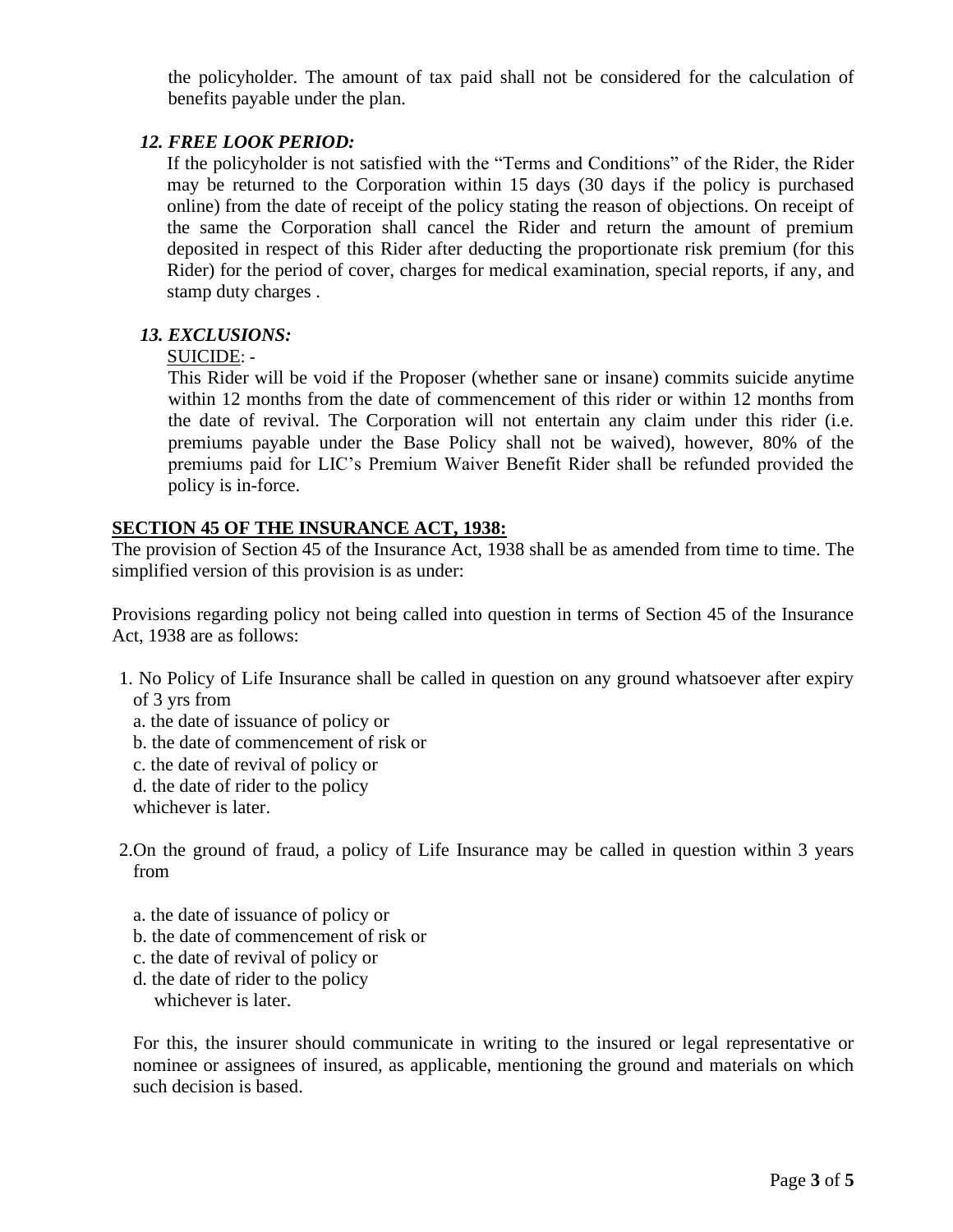3. Fraud means any of the following acts committed by insured or by his agent, with the intent to deceive the insurer or to induce the insurer to issue a life insurance policy:

a. The suggestion, as a fact of that which is not true and which the insured does not believe to be true;

- b. The active concealment of a fact by the insured having knowledge or belief of the fact;
- c. Any other act fitted to deceive; and
- d. Any such act or omission as the law specifically declares to be fraudulent.
- 4. Mere silence is not fraud unless, depending on circumstances of the case, it is the duty of the insured or his agent keeping silence to speak or silence is in itself equivalent to speak.
- 5. No Insurer shall repudiate a life insurance Policy on the ground of Fraud, if the Insured / beneficiary can prove that the misstatement was true to the best of his knowledge and there was no deliberate intention to suppress the fact or that such mis-statement of or suppression of material fact are within the knowledge of the insurer. Onus of disproving is upon the policyholder, if alive, or beneficiaries.
- 6. Life insurance Policy can be called in question within 3 years on the ground that any statement of or suppression of a fact material to expectancy of life of the insured was incorrectly made in the proposal or other document basis which policy was issued or revived or rider issued. For this, the insurer should communicate in writing to the insured or legal representative or nominee or assignees of insured, as applicable, mentioning the ground and materials on which decision to repudiate the policy of life insurance is based.
- 7. In case repudiation is on ground of mis-statement and not on fraud, the premium collected on policy till the date of repudiation shall be paid to the insured or legal representative or nominee or assignees of insured, within a period of 90 days from the date of repudiation.
- 8. Fact shall not be considered material unless it has a direct bearing on the risk undertaken by the insurer. The onus is on insurer to show that if the insurer had been aware of the said fact, no life insurance policy would have been issued to the insured.
- 9. The insurer can call for proof of age at any time if he is entitled to do so and no policy shall be deemed to be called in question merely because the terms of the policy are adjusted on subsequent proof of age of life insured. So, this Section will not be applicable for questioning age or adjustment based on proof of age submitted subsequently.

*[Disclaimer: This is not a comprehensive list of Section 45 of the Insurance Act, 1938 and only a simplified version prepared for general information. Policy Holders are advised to refer to the Section 45 of the Insurance Act, 1938, for complete and accurate details.]*

# **PROHIBITION OF REBATES (SECTION 41 OF THE INSURANCE ACT, 1938):**

1) No person shall allow or offer to allow, either directly or indirectly, as an inducement to any person to take out or renew or continue an insurance in respect of any kind of risk relating to lives or property in India, any rebate of the whole or part of the commission payable or any rebate of the premium shown on the policy, nor shall any person taking out or renewing or continuing a policy accept any rebate, except such rebate as may be allowed in accordance with the published prospectuses or tables of the insurer.